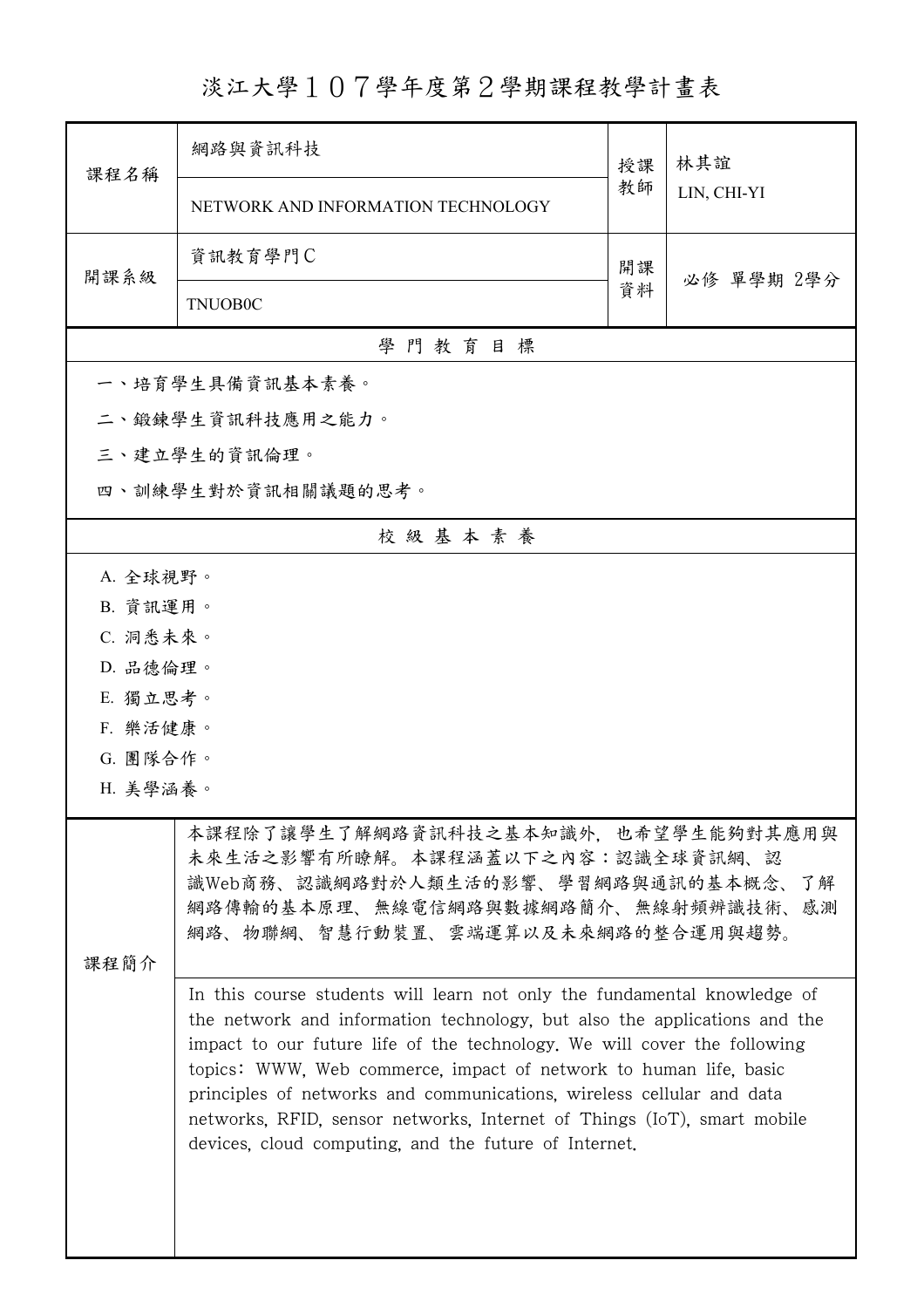本課程教學目標與目標層級、校級基本素養相關性

一、目標層級(選填): (一)「認知」(Cognitive 簡稱C)領域:C1 記憶、C2 瞭解、C3 應用、C4 分析、 C5 評鑑、C6 創造 (二)「技能」(Psychomotor 簡稱P)領域:P1 模仿、P2 機械反應、P3 獨立操作、 P4 聯結操作、P5 自動化、P6 創作

 (三)「情意」(Affective 簡稱A)領域:A1 接受、A2 反應、A3 重視、A4 組織、 A5 內化、A6 實踐

二、教學目標與「目標層級」、「校級基本素養」之相關性:

 (一)請先將課程教學目標分別對應前述之「認知」、「技能」與「情意」的各目標層級, 惟單項教學目標僅能對應C、P、A其中一項。

 (二)若對應「目標層級」有1~6之多項時,僅填列最高層級即可(例如:認知「目標層級」 對應為C3、C5、C6項時,只需填列C6即可,技能與情意目標層級亦同)。

 (三)再依據所訂各項教學目標分別對應其「校級基本素養」。單項教學目標若對應 「校級基本素養」有多項時,則可填列多項「校級基本素養」。 (例如:「校級基本素養」可對應A、AD、BEF時,則均填列。)

| 序                        |                                                |                 | 教學目標(英文)                                                            | 相關性                            |           |  |
|--------------------------|------------------------------------------------|-----------------|---------------------------------------------------------------------|--------------------------------|-----------|--|
| 號                        |                                                | 教學目標(中文)        |                                                                     | 目標層級                           | 校級基本素養    |  |
| $\mathbf{1}$             |                                                | 培育學生具備網路資訊基本素養。 | Development of the network<br>and information proficiency           | C <sub>5</sub><br>B            |           |  |
| $\overline{2}$           | 鍛鍊學生網路資訊科技應用之能<br>力。                           |                 | Establish skills of using<br>network and information<br>technology  | C <sub>3</sub><br>$\mathbf{B}$ |           |  |
| $\overline{3}$           | 建立學生的網路資訊倫理。                                   |                 | Establish ethics on network<br>and information                      | A <sub>5</sub>                 | D         |  |
| $\overline{4}$           | 訓練學生對於網路資訊相關議題的<br>思考。                         |                 | Promote thinking on related<br>issues in network and<br>information | C4                             | <b>BD</b> |  |
|                          |                                                |                 | 教學目標之教學方法與評量方法                                                      |                                |           |  |
| 序<br>號                   | 教學目標                                           |                 | 教學方法                                                                | 評量方法                           |           |  |
| $\mathbf{1}$             | 培育學生具備網路資訊基本素養。                                |                 | 講述、討論                                                               | 紙筆測驗、上課表現                      |           |  |
| $\overline{2}$           | 鍛鍊學生網路資訊科技應用之能<br>力。                           |                 | 講述、實作                                                               | 紙筆測驗、上課表現                      |           |  |
| $\overline{\mathcal{E}}$ | 建立學生的網路資訊倫理。                                   |                 | 講述                                                                  | 紙筆測驗、上課表現                      |           |  |
| 4 <sup>1</sup>           | 訓練學生對於網路資訊相關議題的 講述、討論<br>思考。                   |                 |                                                                     | 紙筆測驗、上課表現                      |           |  |
| 授課進度表                    |                                                |                 |                                                                     |                                |           |  |
| 週<br>字                   | 日期起訖                                           |                 | 內 容 (Subject/Topics)                                                | 備註                             |           |  |
| $\mathbf{1}$             | $108/02/18$ ~<br>課程簡介 & 全球資訊網 (1)<br>108/02/24 |                 |                                                                     |                                |           |  |
| $\overline{2}$           | $108/02/25$ ~<br>全球資訊網 (2)與Web商務<br>108/03/03  |                 |                                                                     |                                |           |  |
| 3                        | $108/03/04$ ~<br>電腦與網路(1)<br>108/03/10         |                 |                                                                     |                                |           |  |
|                          |                                                |                 |                                                                     |                                |           |  |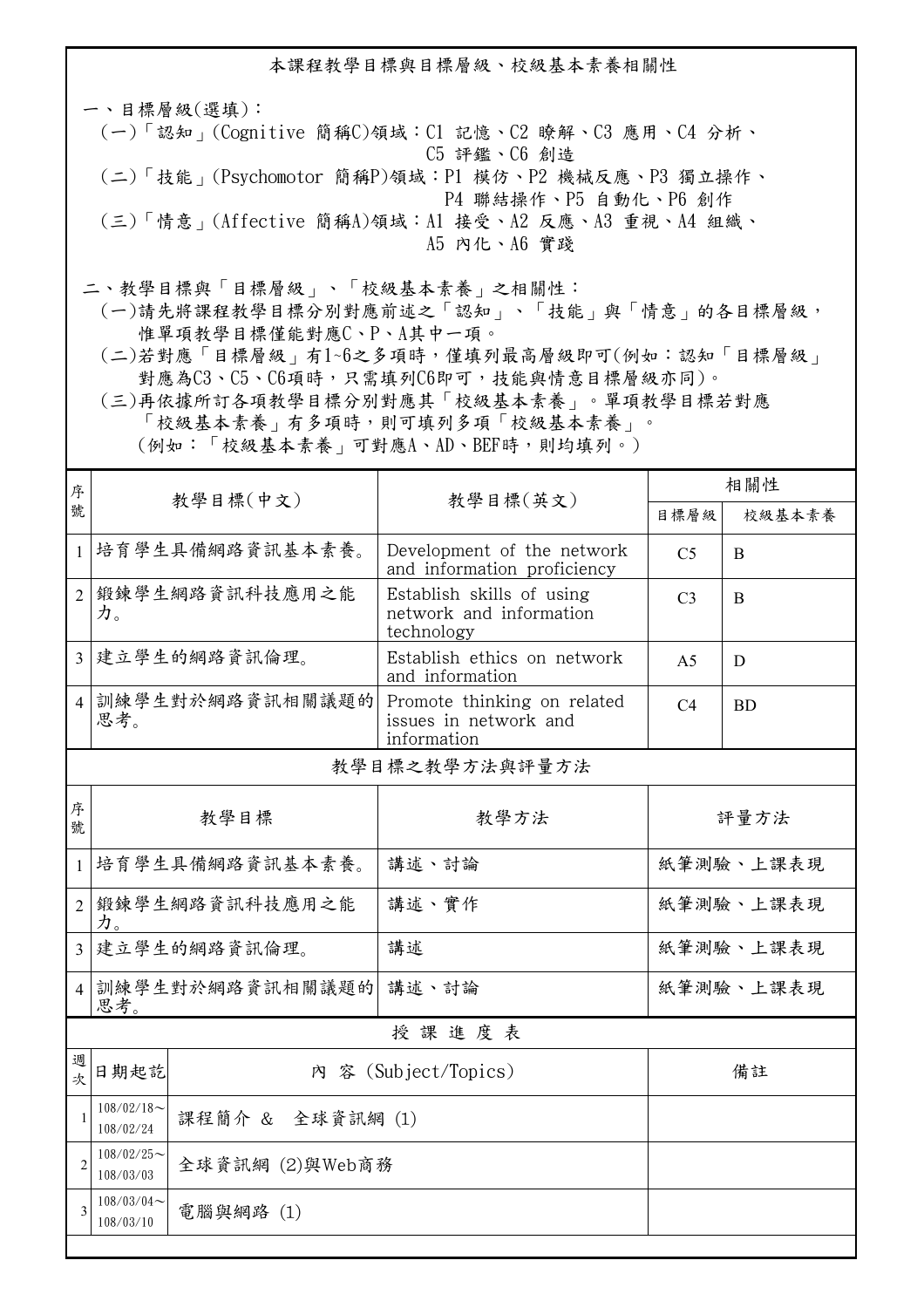| 4           | $108/03/11$ ~<br>108/03/17                                                                 | 電腦與網路 (2)                                                                                                                                                                                                                                                               |  |  |
|-------------|--------------------------------------------------------------------------------------------|-------------------------------------------------------------------------------------------------------------------------------------------------------------------------------------------------------------------------------------------------------------------------|--|--|
| 5           | $108/03/18$ ~<br>108/03/24                                                                 | 電信網路 (1)                                                                                                                                                                                                                                                                |  |  |
| 6           | $108/03/25$ ~<br>108/03/31                                                                 | 電信網路 (2)                                                                                                                                                                                                                                                                |  |  |
|             | $108/04/01$ ~<br>108/04/07                                                                 | 教學行政觀摩日(停課乙次)                                                                                                                                                                                                                                                           |  |  |
| 8           | $108/04/08$ ~<br>108/04/14                                                                 | 數據網路 (1)                                                                                                                                                                                                                                                                |  |  |
| 9           | $108/04/15$ ~<br>108/04/21                                                                 | 數據網路(2)                                                                                                                                                                                                                                                                 |  |  |
| 10          | $108/04/22$ ~<br>108/04/28                                                                 | 期中考試週                                                                                                                                                                                                                                                                   |  |  |
| 11          | $108/04/29$ ~<br>108/05/05                                                                 | 無線射頻辨識                                                                                                                                                                                                                                                                  |  |  |
| 12          | $108/05/06$ ~<br>108/05/12                                                                 | 感測網路與物聯網                                                                                                                                                                                                                                                                |  |  |
| 13          | $108/05/13$ ~<br>108/05/19                                                                 | 智慧行動裝置與雲端計算(1)                                                                                                                                                                                                                                                          |  |  |
| 14          | $108/05/20$ ~<br>108/05/26                                                                 | 智慧行動裝置與雲端計算(2)                                                                                                                                                                                                                                                          |  |  |
| 15          | $108/05/27$ ~<br>108/06/02                                                                 | Google表單教學                                                                                                                                                                                                                                                              |  |  |
| 16          | $108/06/03$ ~<br>108/06/09                                                                 | 期末口頭報告(1)                                                                                                                                                                                                                                                               |  |  |
| 17          | $108/06/10$ ~<br>108/06/16                                                                 | 期末口頭報告(2) & 期末考試                                                                                                                                                                                                                                                        |  |  |
| 18          | $108/06/17$ ~<br>108/06/23                                                                 | 期末考試週                                                                                                                                                                                                                                                                   |  |  |
| 修課應<br>注意事項 |                                                                                            | 1.由於平時評量將採用Google表單方式進行填答,請修課同學務必於課前自行申<br>請Google帳戶以供登入填答。<br>2.缺席平時評量者應持正式假單補請假,請假當次成績以60分計,若未請假則以<br>零分計。請假次數上限為3次。<br>3.期末口頭分組報告:每2~3位同學為一組,自行尋找"網路與資訊科技"相關主<br>題, 於第15~17週進行約10分鐘的口頭報告。<br>4.期末考試將於第17週的課堂進行,第18週的期末考試週則不排考。<br>5.期中考試與期末考試均為開書考(Open book exams)。 |  |  |
|             | 教學設備<br>電腦、投影機                                                                             |                                                                                                                                                                                                                                                                         |  |  |
|             | 教材課本                                                                                       | 網路與資訊科技,EB002942,碁峰出版社                                                                                                                                                                                                                                                  |  |  |
|             | 參考書籍                                                                                       |                                                                                                                                                                                                                                                                         |  |  |
|             | 批改作業<br>篇數                                                                                 | 篇(本欄位僅適用於所授課程需批改作業之課程教師填寫)                                                                                                                                                                                                                                              |  |  |
|             | ◆出席率: 26 ◆平時評量:30.0 % ◆期中評量:30.0 %<br>學期成績<br>◆期末評量:20.0 %<br>計算方式<br>◆其他〈期末口頭分組報告〉:20.0 % |                                                                                                                                                                                                                                                                         |  |  |